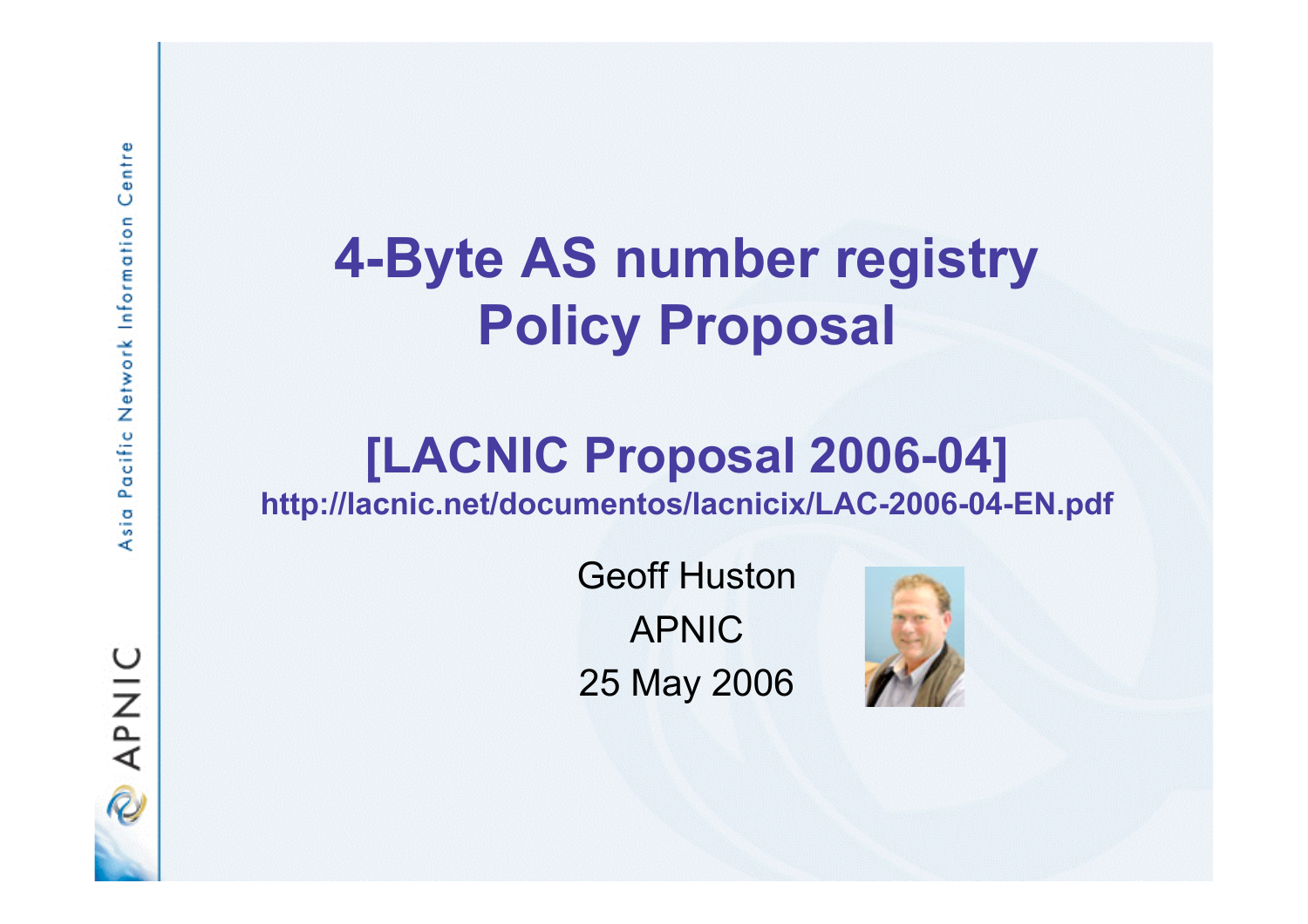OINA<br>Q

## **32-bit AS number registry**

- A policy proposal for LACNIC to assist in the general transition to the use of 32 bit AS numbers
- Essential attributes of this policy:
	- **Ease** of transitional arrangements
	- **Predictability** of registry actions
	- **Clear dates** in terms of registry actions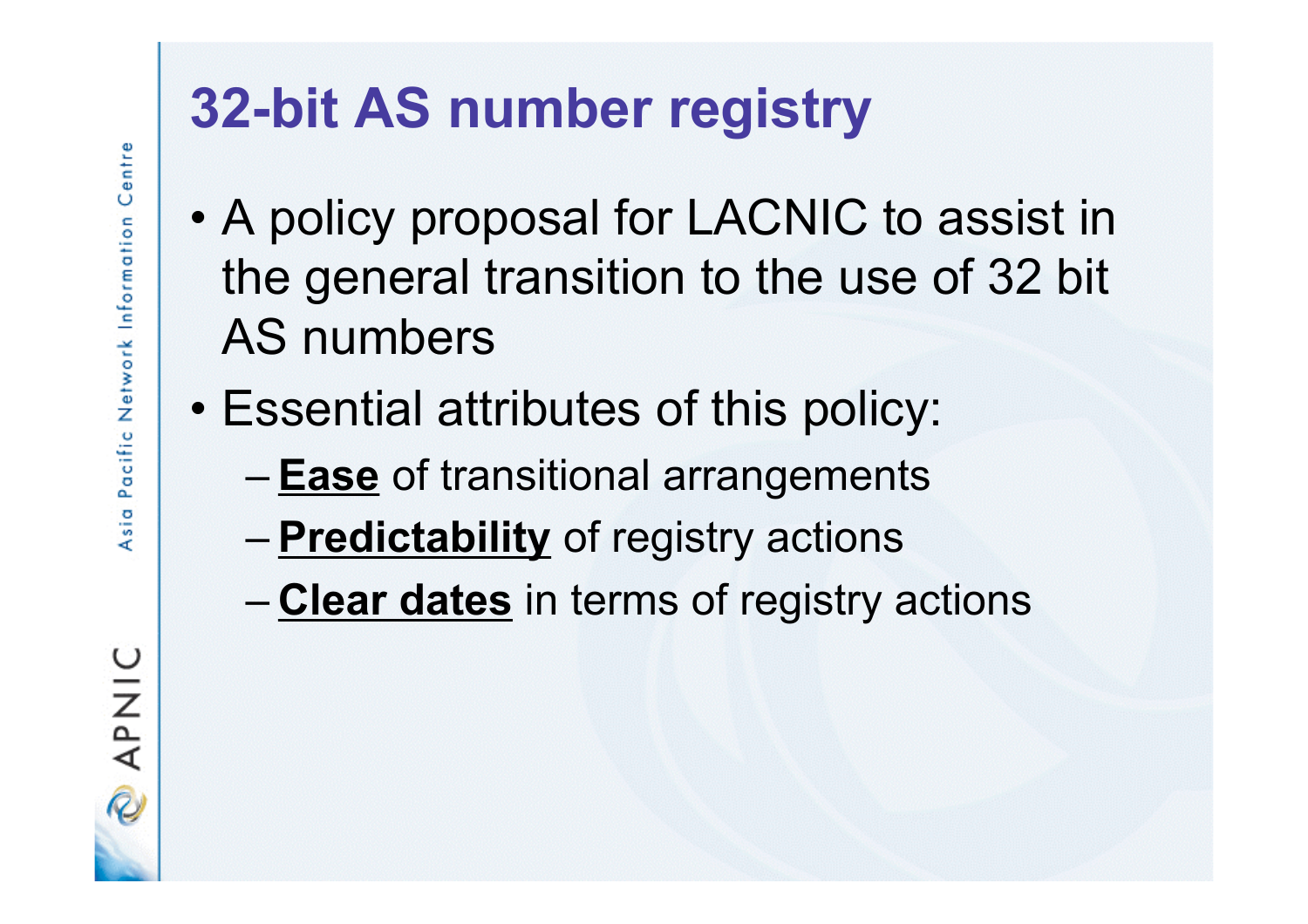## **Why Now and not Later?**

- Triggered by the completion of the IETF 4- Byte AS Number proposal\* to Proposed Standard publication and predictions of effective exhaustion of the 16-bit AS number pool\*\*
- Proposes to provide a 3 year period of transition to support piecemeal testing and deployment of revised BGP versions that support 32-bit AS numbers

\* draft-ietf-idr-as4bytes-12.txt

\*\* variously estimated to occur between 2010 and 2012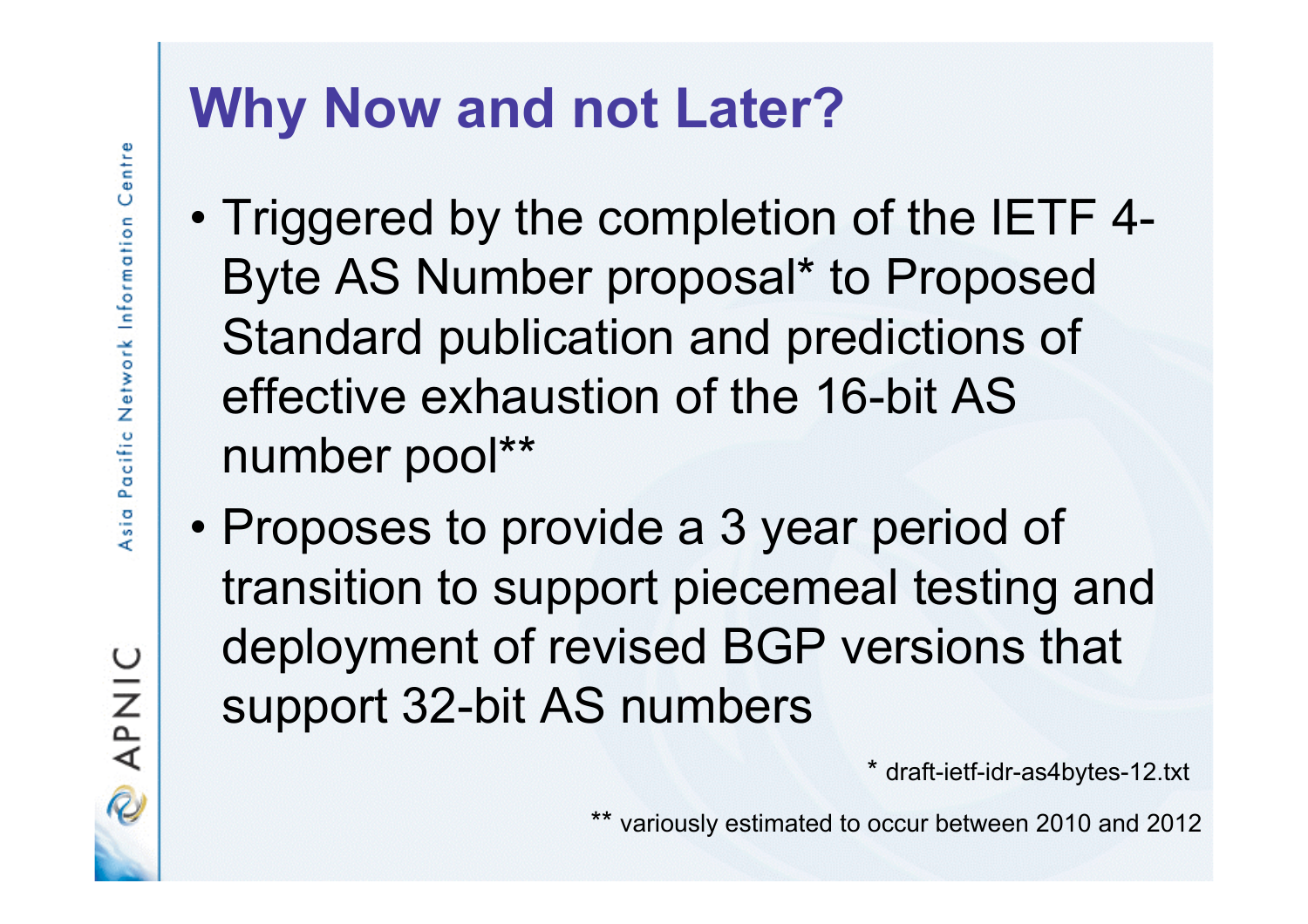#### **Assumptions**

- The IANA actions as specified in the IETF 4-Byte AS Number document will be completed by 1 January 2007
- LACNIC will have ensured that its data systems are 32-bit 'clean' for the AS Number registry by 1 January 2007

**DINAR**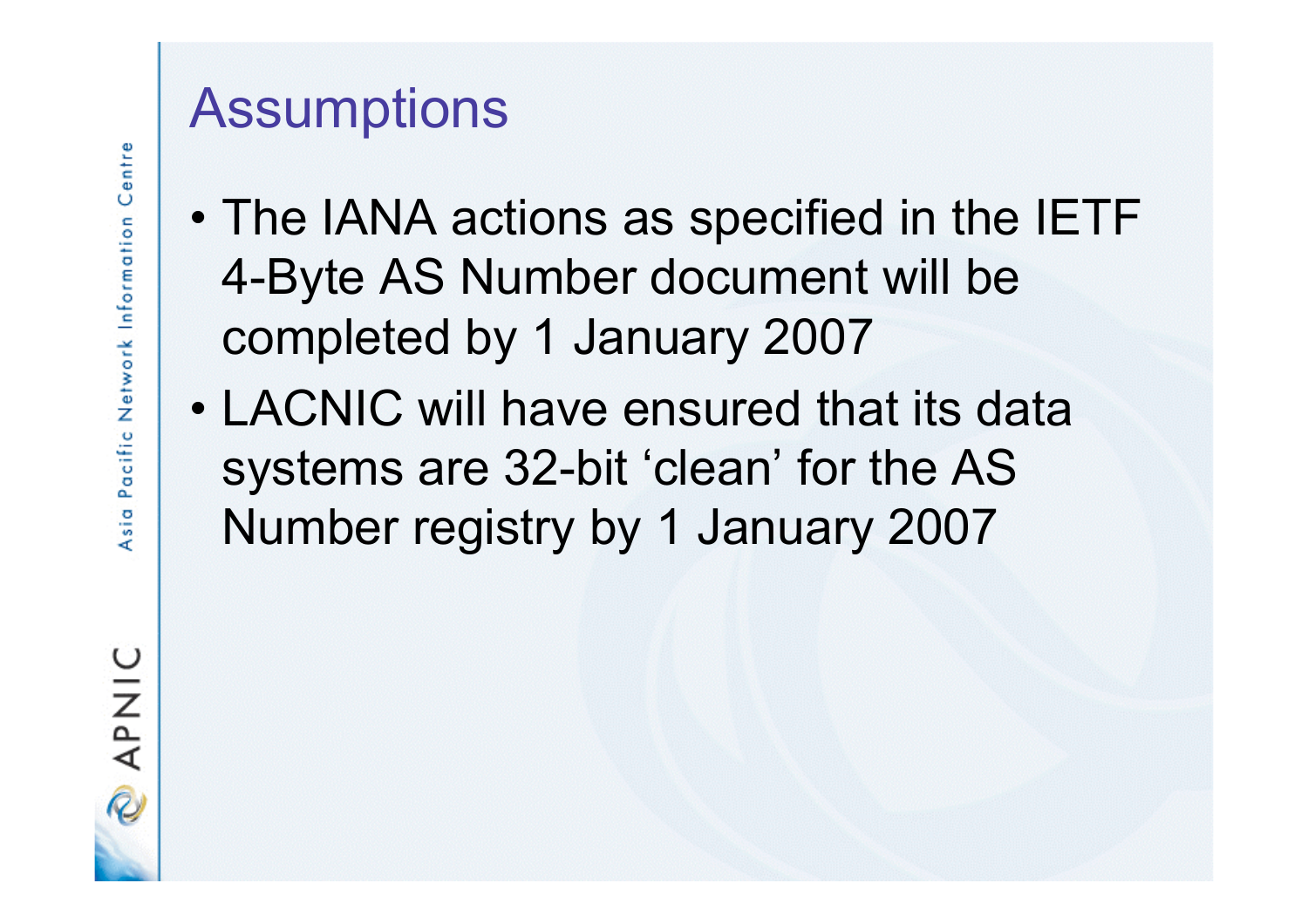### The ASN Registry Proposal

#### Proposed AS assignment transition in 3 phases:

- 1. Commencing on 1 January 2007 the registry will process applications for *32-bit only AS numbers*<sup>1</sup> upon specific request. *16-bit only AS numbers*<sup>2</sup> will be assigned by default
- 2. Commencing on 1 January 2009 the registry will assign *32-bit only AS numbers*<sup>1</sup> by default. *16-bit only AS numbers* will be assigned upon specific request<sup>2</sup>
- 3. Commencing on 1 January 2010 the registry will assign from the *extended AS number space*<sup>3</sup>

- 1 AS numbers in the range 65,536 4,294,967,295
- $2 AS$  numbers in the range  $0 65,535$
- 3 AS numbers in the range 0 4,294,967,295

**DINAP**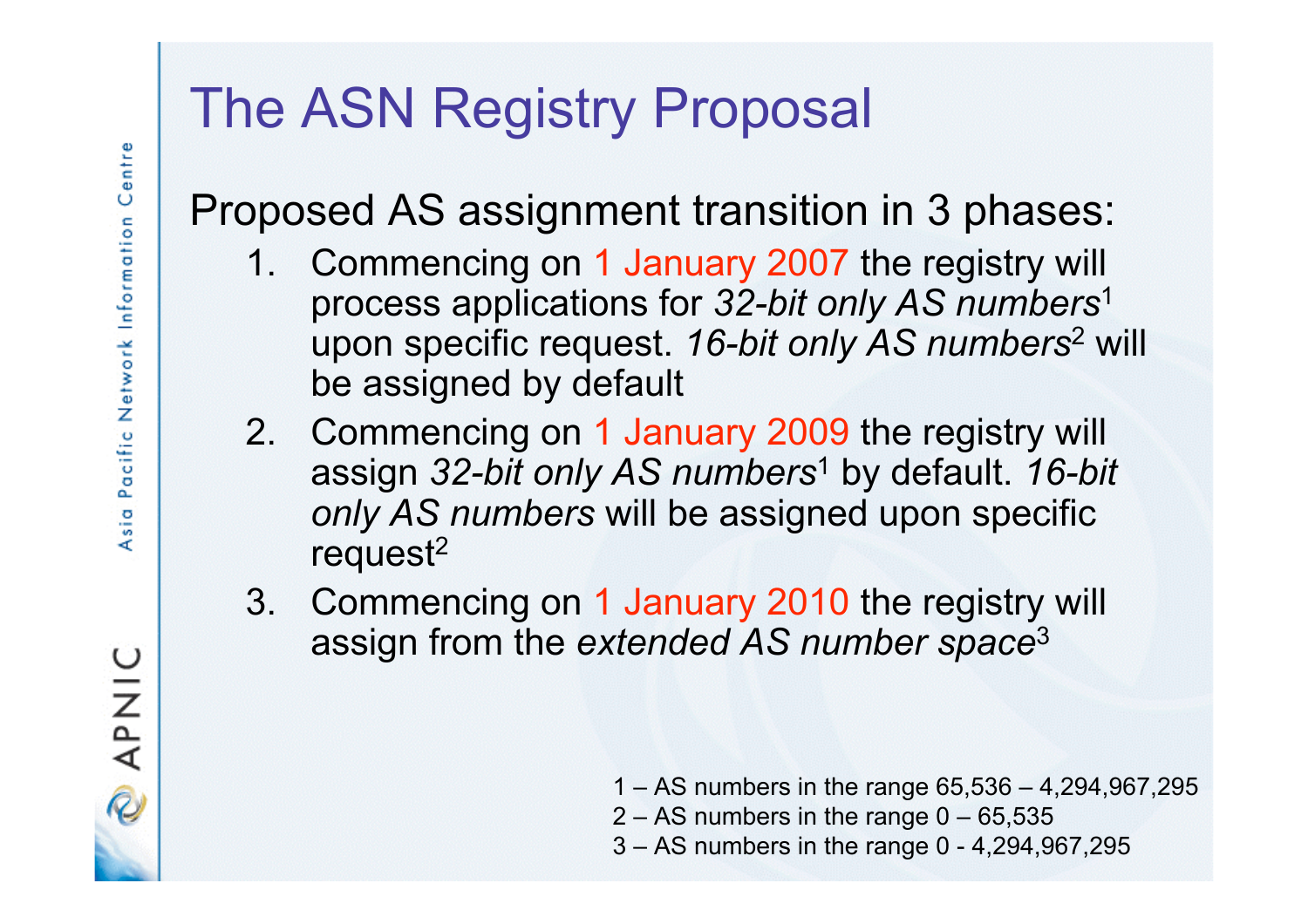### This proposal does NOT:

- 1. Introduce any extensions to the private AS number space
- 2. Define any documentation-use AS numbers
- 3. Advocate the continuation of any 2-byte AS number 'legacy pool' beyond 1 January 2010
- 4. Create policies that extend beyond 1 January 2010
- 5. Require LACNIC to undertake any RIRcoordinated actions
- 6. Define a different AS number allocation practice for registry operations

**SINGY**